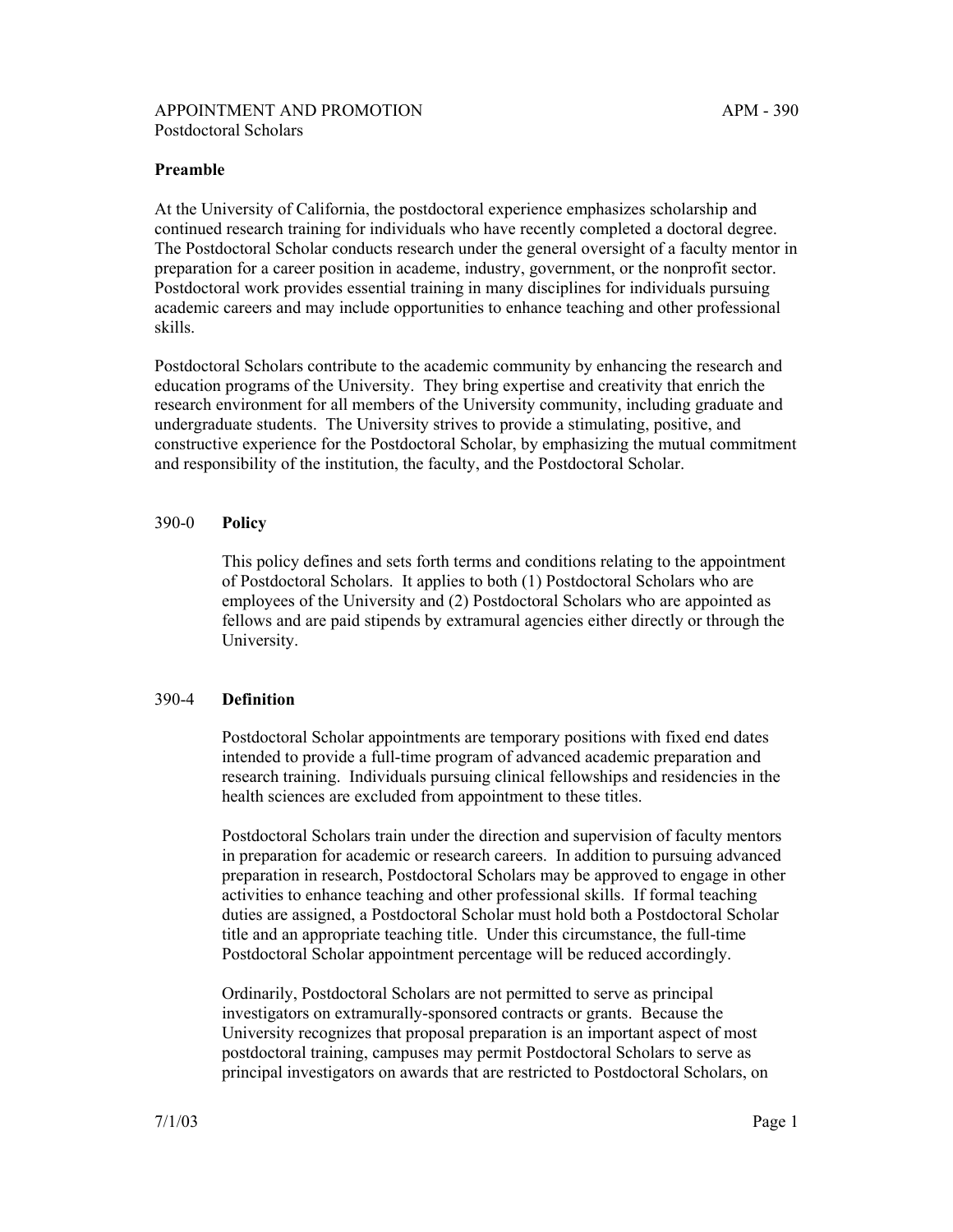small awards for research expenses or travel, or in other circumstances approved by the Chancellor.

# 390-6 **Responsibility**

- a. Faculty mentors are responsible for guiding and monitoring the advanced training of Postdoctoral Scholars. In that role, faculty mentors should make clear the goals, objectives, and expectations of the training program and the responsibilities of Postdoctoral Scholars. They should regularly and frequently communicate with Postdoctoral Scholars, provide regular and timely assessments of the Postdoctoral Scholar's performance, and provide career advice and job placement assistance.
- b. The Chancellor has the authority to approve appointments and reappointments of Postdoctoral Scholars and to establish campus policies that supplement APM - 390. As provided in [APM - 100-6-d,](http://ucop.edu/academic-personnel-programs/_files/apm/apm-100.pdf) the Chancellor may redelegate this authority.

## 390-8 **Titles**

The title of a Postdoctoral Scholar appointment is determined by the requirements of the funding agencies.

## a. **Postdoctoral Scholar – Employee**

An appointment is made in the title "Postdoctoral Scholar – Employee" when (1) the agency funding the salary requires or permits the appointee to be an employee of the University, or (2) whenever General Funds, Opportunity Funds or other University discretionary funds are used to support the position.

## b. **Postdoctoral Scholar – Fellow**

An appointment is made in the title "Postdoctoral Scholar – Fellow" when the Postdoctoral Scholar has been awarded a fellowship or traineeship for postdoctoral study by an extramural agency and the fellowship or traineeship is paid through a University account.

## c. **Postdoctoral Scholar – Paid Direct**

An appointment is made in the title "Postdoctoral Scholar – Paid Direct" when the Postdoctoral Scholar has been awarded a fellowship or traineeship for postdoctoral study by an extramural agency and the agency pays the fellowship or traineeship directly to the Postdoctoral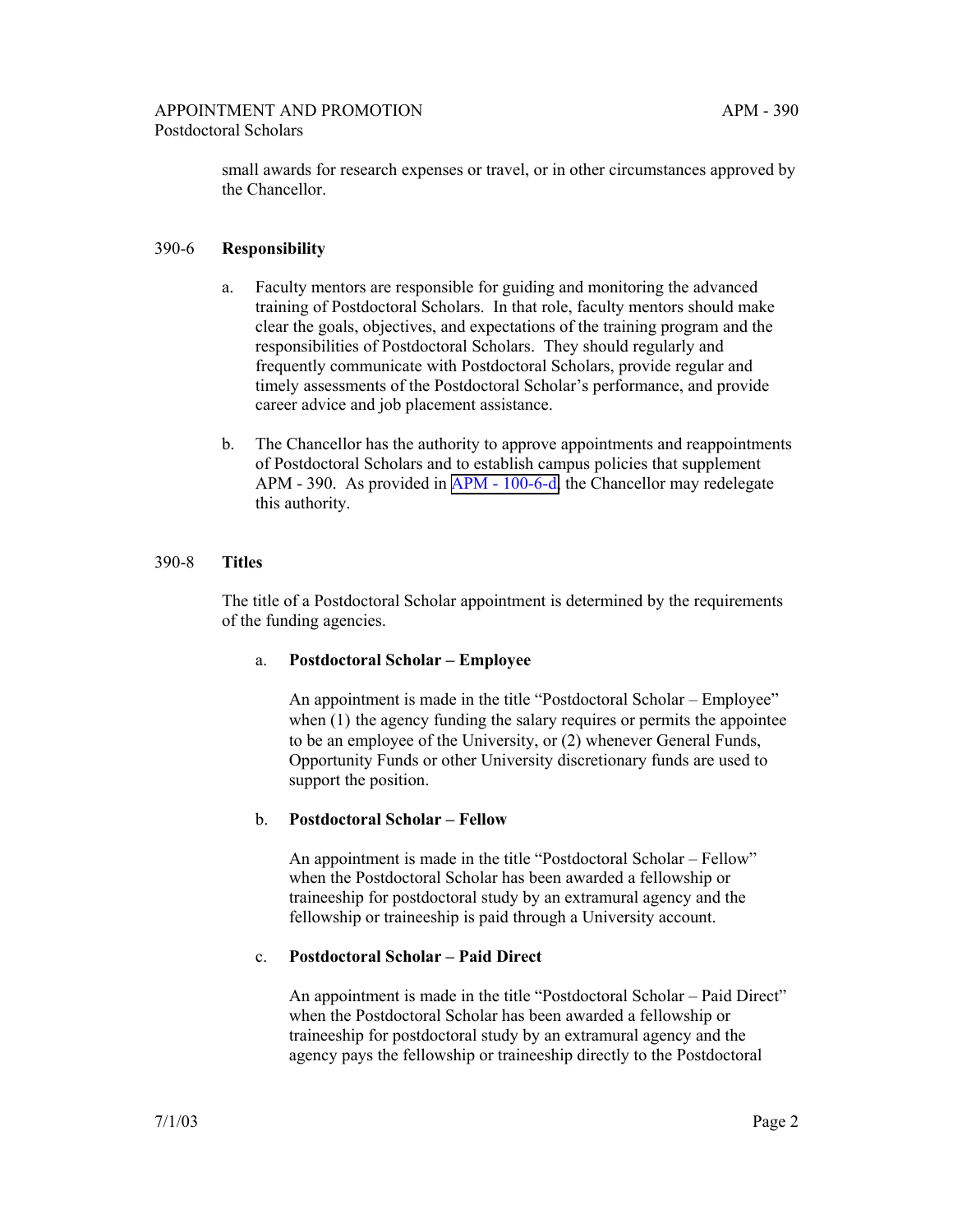Scholar, rather than through the University. Such appointments shall have a "without-salary" status.

d. Postdoctoral Scholars may be assigned to more than one Postdoctoral Scholar title concurrently depending on University and extramural funding agency requirements.

## 390-10 **Appointment Criteria**

Appointment as a Postdoctoral Scholar requires a doctoral degree (e.g., Ph.D., M.D.) or the foreign equivalent.

### 390-17 **Terms of Service**

- a. Postdoctoral Scholar appointments are temporary and have fixed end dates. Appointments are typically made for one year but may be made for up to three years. Campuses may require a minimum duration of appointment (e.g., one year).
- b. The total duration of an individual's postdoctoral service may not exceed five years, including postdoctoral service at other institutions*.* By exception, the Chancellor may grant an extension not to exceed a sixth year.
- c. Pursuant to [APM 137-30-b,](http://ucop.edu/academic-personnel-programs/_files/apm/apm-137.pdf) it is within the University's sole discretion not to reappoint a Postdoctoral Scholar.

#### 390-18 **Salary and Stipend**

### a. **Scale**

An authorized salary and stipend scale establishing minimum and maximum pay rates for Postdoctoral Scholar titles is issued by the Office of the President. This scale is adjusted annually by the general range adjustment, if any, approved by the President for non-exclusively represented, non-Senate academic appointees. For "Postdoctoral Scholars – Employee," campuses may establish steps within the scale.

## b. **Individual Range Adjustments**

When providing range adjustments for other non-exclusively represented, non-Senate academic employees, campuses may provide range adjustments for "Postdoctoral Scholars – Employee" for salaries that fall between the minimum and maximum scale established by the Office of the President (see APM - 390-18-a).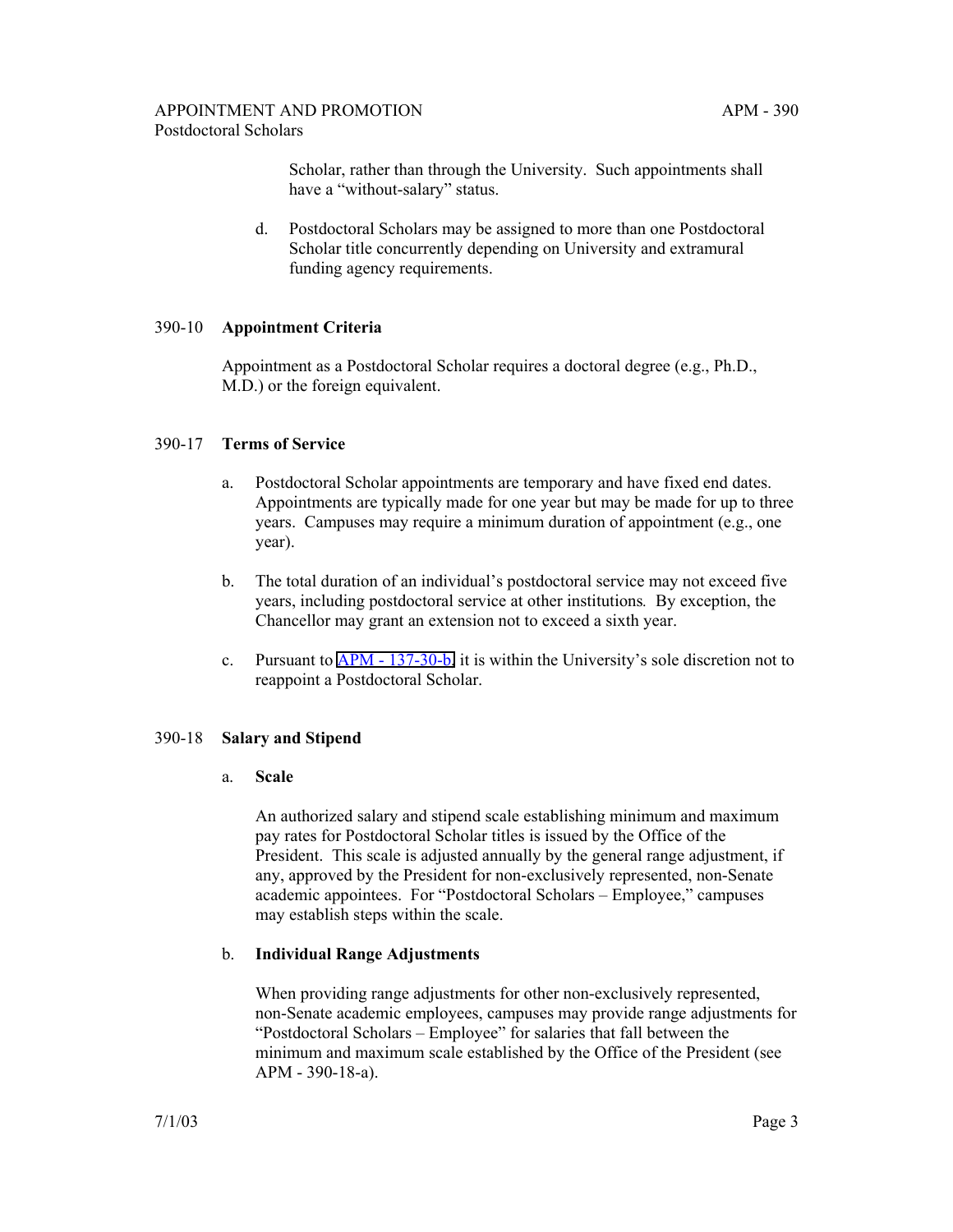## c. **Criteria**

Campuses are responsible for establishing the criteria for determining the salaries of individual "Postdoctoral Scholars – Employee" within the salary and stipend scale. Such criteria may include, but are not limited to, the individual's qualifications, number of years of experience, performance as a Postdoctoral Scholar, funding availability in the discipline, and competitive salaries and stipends paid by other universities.

When a stipend or salary is established for a Postdoctoral Scholar, equity among all appointees in the three Postdoctoral Scholar titles within the academic unit shall be taken into consideration*.*

## d. **Provision of Minimum Pay Level**

When extramural agencies establish stipends at a rate less than the Universityestablished salary and stipend scale minimum, and the University elects to proceed with such an appointment, the campus is required to provide additional funding to bring the pay level of the Postdoctoral Scholar up to the established minimum. The mentor is required to arrange the additional funding prior to the begin date of an appointment.

## e. **Exceeding the Scale Maximum**

The Chancellor may approve salaries above the top of the authorized scale in exceptional instances.

## f. **Supplementation of Fellowship Stipends**

A Postdoctoral Scholar in the "Postdoctoral Scholar – Fellow" or "Postdoctoral Scholar – Paid Direct" title may have his or her stipend supplemented with additional funding beyond the scale minimum. Supplementation must be in conformance with the terms of the fellowship or traineeship and, if paid with University funds, be paid in the "Postdoctoral Scholar – Employee" title. Except as provided in APM - 390-18-e for salaries paid above scale, the sum of stipend and salary may not exceed the maximum of the scale and must be consistent with campus criteria for determining the appropriate pay level of an individual Postdoctoral Scholar.

## g. **Annual Salary Increases**

Salary increases may be given annually to "Postdoctoral Scholars – Employee" on the basis of merit in accordance with established campus procedures. The effective date of merit increases shall be established by the campus. Increases to "Postdoctoral Scholars – Fellow" and "Postdoctoral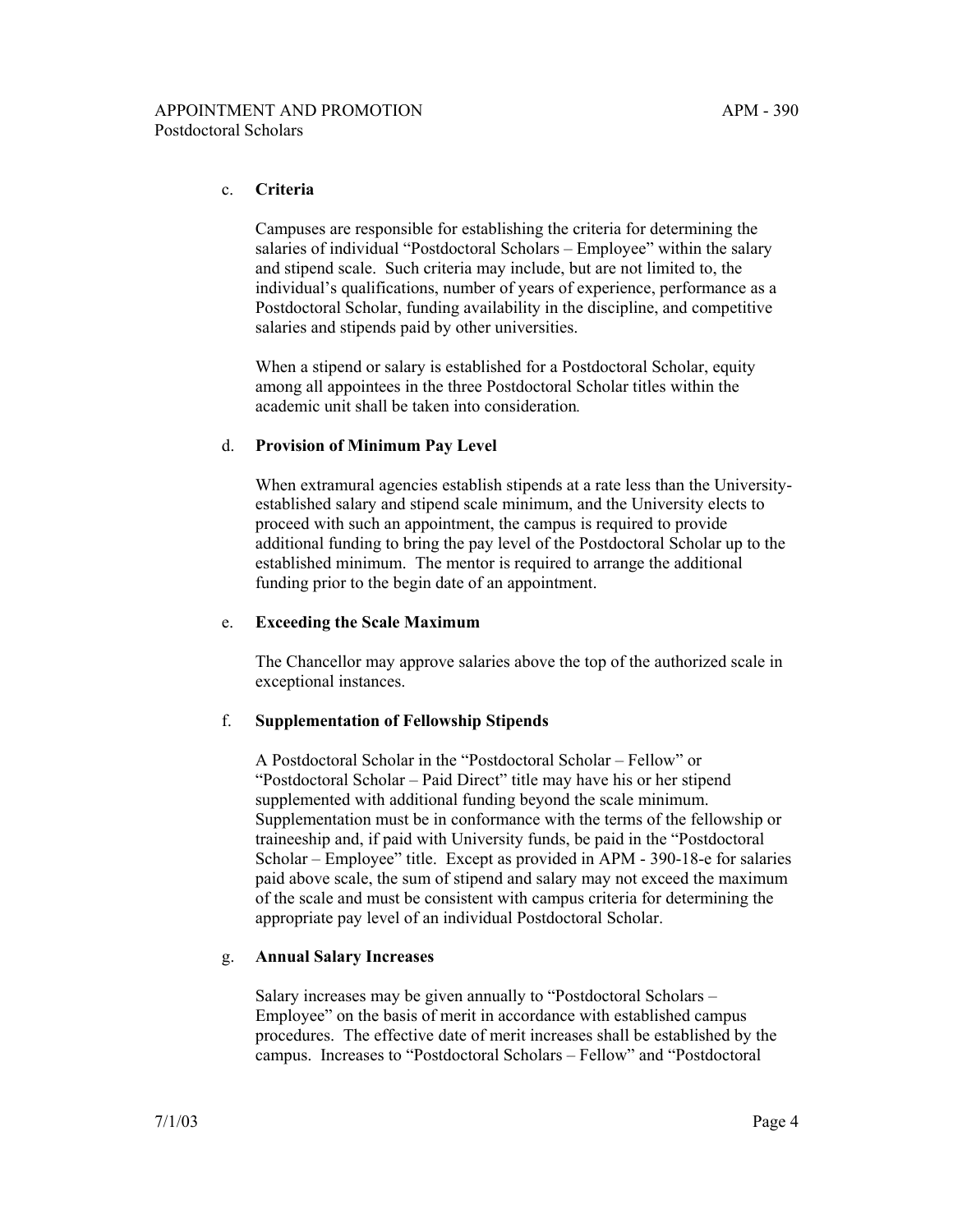Scholars – Paid Direct" should be provided in accordance with the provisions of the extramural funding agency.

Salary and stipend increases are to be recommended and approved in accordance with campus procedures.

## 390-19 **Appointment Percentage**

a. Appointments to the Postdoctoral Scholar title are full time, based on the expectation that the Postdoctoral Scholar will be fully involved in scholarly pursuits. In special cases, upon written request of the appointee and concurrence of the mentor, an exception may be granted by the Chancellor when the appointee is unable to make a full-time commitment for reasons of health, family responsibilities, or employment external to the University. Such a request must take into account extramural funding agency requirements, if any.

When a reduced-time appointment has been approved, the mentor and Postdoctoral Scholar shall sign a written agreement specifying the reduction in hours of work and concomitant responsibilities.

b. When a Postdoctoral Scholar additionally holds a University teaching appointment or other University position, the percent time of the Postdoctoral Scholar appointment normally will be reduced so that the sum of the percent times of the two appointments equals 100 percent.

## 390-21 **Notice of Appointment**

- a. A Postdoctoral Scholar shall be provided a written notice of appointment, which shall include the mentor's name, begin and end dates of the appointment, salary/stipend amount, source of funding, and work eligibility requirements for U.S. citizens and non-citizens. A copy of APM - 390 and a summary of benefits, or corresponding website information, shall accompany the appointment notice. The Postdoctoral Scholar is required to accept the appointment in writing.
- b. Campuses may require additional information in appointment letters, such as whether the appointment is renewable and the conditions for renewal.

#### 390-25 **Annual Reviews**

a. In furtherance of fostering a Postdoctoral Scholar's career, the mentor shall conduct an annual review with the Postdoctoral Scholar. A written evaluation will be provided to the Postdoctoral Scholar upon request.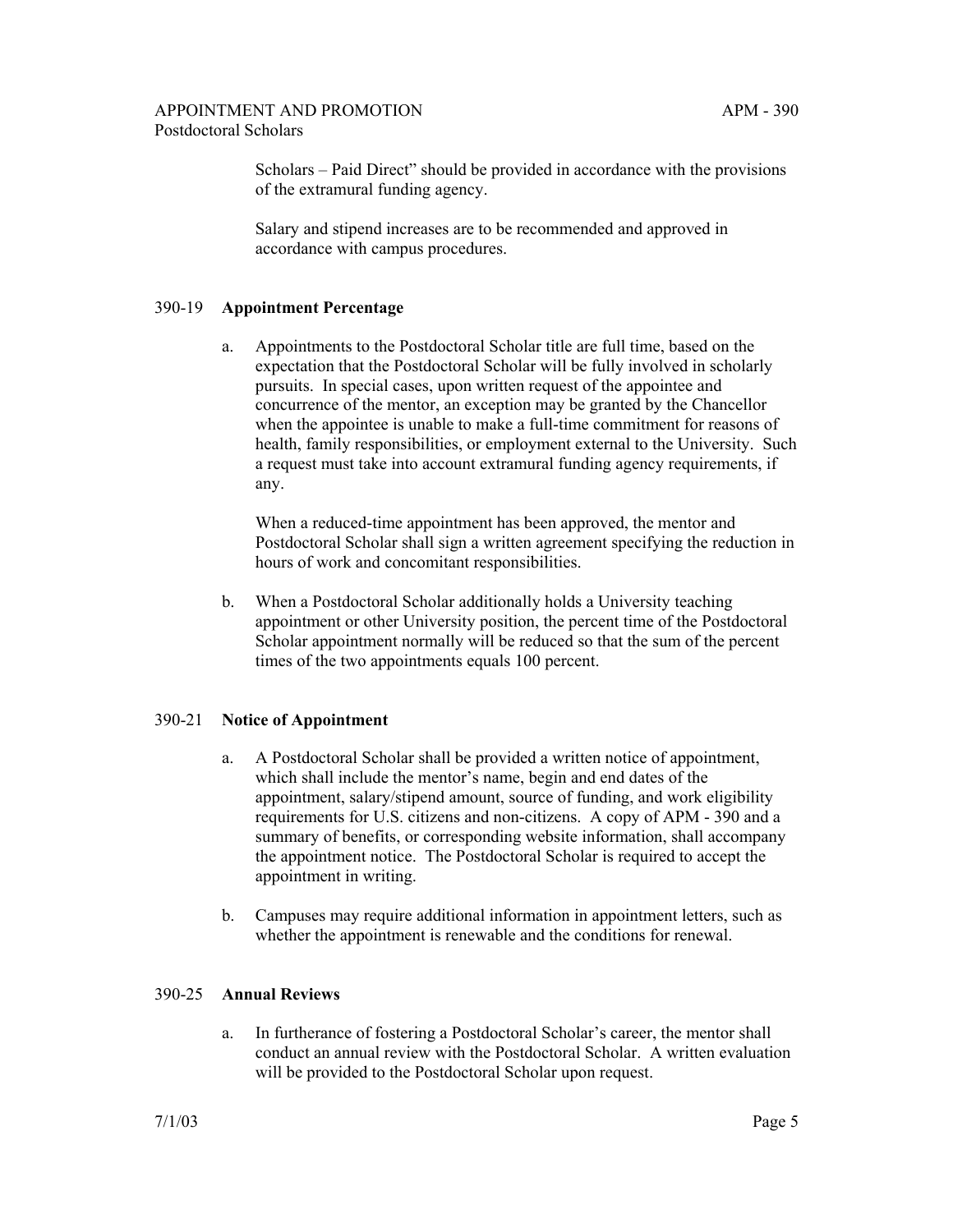- b. Campuses may require the following for such reviews:
	- (1) An assessment of the Postdoctoral Scholar's progress to date, strengths, areas needing improvement, potential for a research career in the discipline, and a summary of expectations and activities for the following year;
	- (2) That a written summary of the review shall be provided to and signed by the Postdoctoral Scholar;
	- (3) That a review will be conducted whenever a salary increase is proposed;
	- (4) That any written evaluation will be maintained by the Graduate Division or other central office.

#### 390-27 **Equal Opportunity, Nondiscrimination, and Diversity**

- a. The University of California is committed to a university environment that provides equal opportunity and promotes a diversity of backgrounds, perspectives, and experiences among faculty, staff, Postdoctoral Scholars, and the student body.
- b. Campuses should strive to have an inclusive, supportive environment that provides postdoctoral training opportunities and maximizes and values the potential of all Postdoctoral Scholars.
- c. Campuses are encouraged to post postdoctoral positions in order to promote equal opportunity for all candidates.

#### 390-40 **Grievances**

- a. A Postdoctoral Scholar may present a grievance according to the following procedures.
- b. Each Chancellor may establish and issue additional procedures to implement this section of the policy. Prior to planned issuance, such procedures should be submitted to the Provost and Senior Vice President – Academic Affairs for approval.
- c. Each Chancellor shall designate an administrator or office as the grievance liaison for Postdoctoral Scholars (hereinafter referred to as grievance liaison).
- d. A grievance is a complaint filed by a Postdoctoral Scholar that alleges one or both of the following: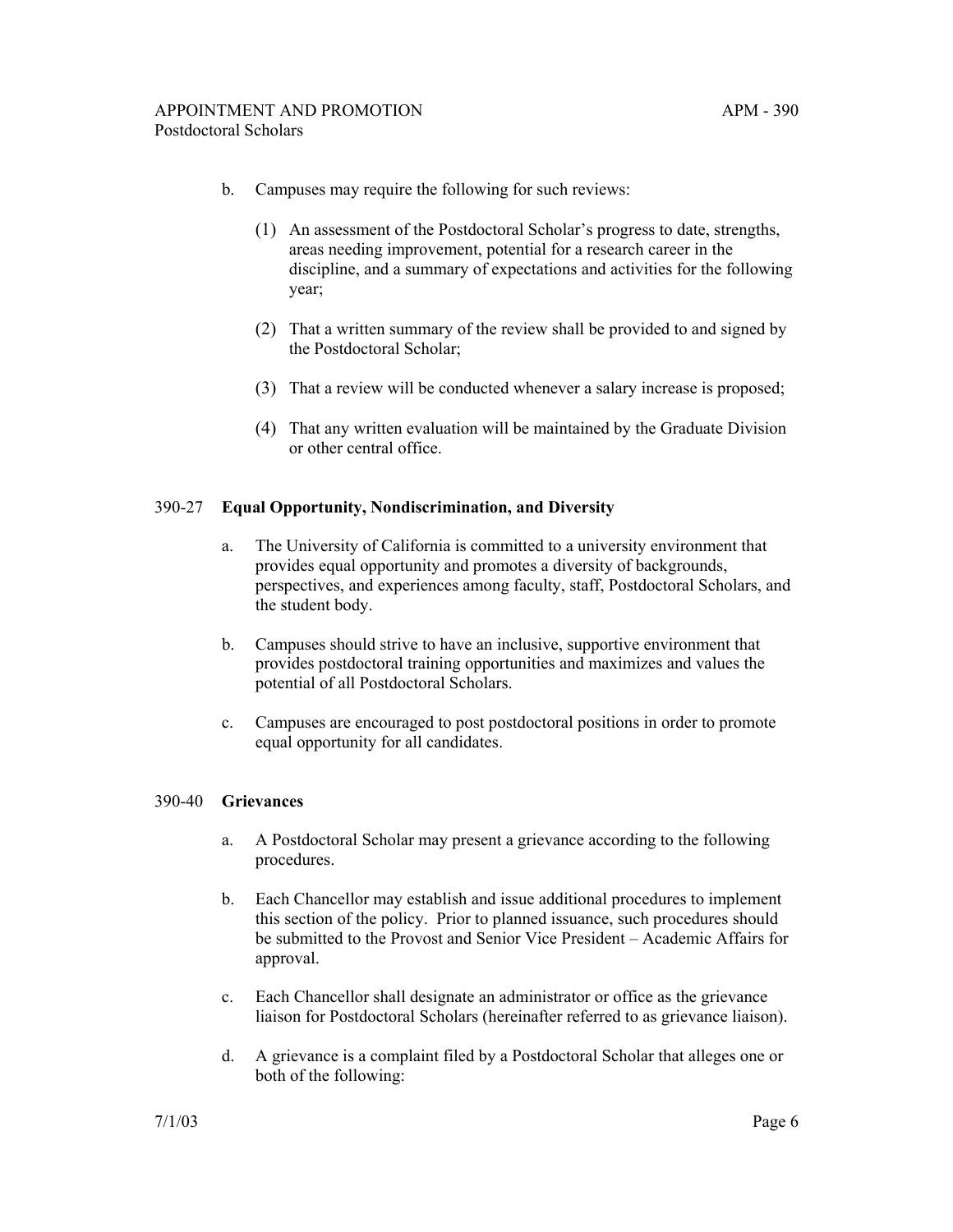- (1) A specific act by the University was arbitrary or capricious and adversely affected the Postdoctoral Scholar's then-existing appointment or training program. For the purposes of this policy, an act is not arbitrary or capricious if the decision-maker exercised reasoned judgment.
- (2) A violation of applicable University rules, regulations, or policies occurred which adversely affected the Postdoctoral Scholar's thenexisting appointment or training program.

A grievance alleging a violation of the Postdoctoral Scholar layoff policy (see APM - 390-45) or the Postdoctoral Scholar corrective action and dismissal policy (see APM - 390-50) shall be filed under APM - 390-40-d(2) only.

## e. **Mediation**

The intent of this policy is to encourage voluntary resolution including mediation when it is desired by both parties. Each campus is encouraged to implement a mediation process to facilitate voluntary resolution of grievances.

## f. **Step I – Informal Grievance Resolution**

- (1) Step I of the grievance process is the attempt at informal resolution. Postdoctoral Scholars are encouraged to discuss concerns and/or complaints with their mentors, other senior faculty members, department heads, or the ombudsperson, and to attempt informal resolution at an early stage. Attempts at informal resolution do not extend the time limits for filing a formal grievance unless a written extension is granted by the grievance liaison.
- (2) If informal resolution is attempted but unsuccessful, a grievant may request that the grievance liaison assist in resolving the grievance. Where appropriate, the grievance liaison may work with the parties to reach an informal resolution.
- (3) When a grievance alleges sexual harassment, the grievant may elect to substitute the campus Sexual Harassment Complaint Resolution Procedure as Step I. If a grievant selects this mechanism and the complaint is not resolved to the grievant's satisfaction, he or she may file a Step II formal grievance in writing with the grievance liaison within fifteen (15) calendar days from the date the grievant is notified of the result of the pre-grievance complaint resolution process of the sexual harassment procedure or within forty-five (45) calendar days from the date the grievant filed the sexual harassment complaint, whichever is earlier.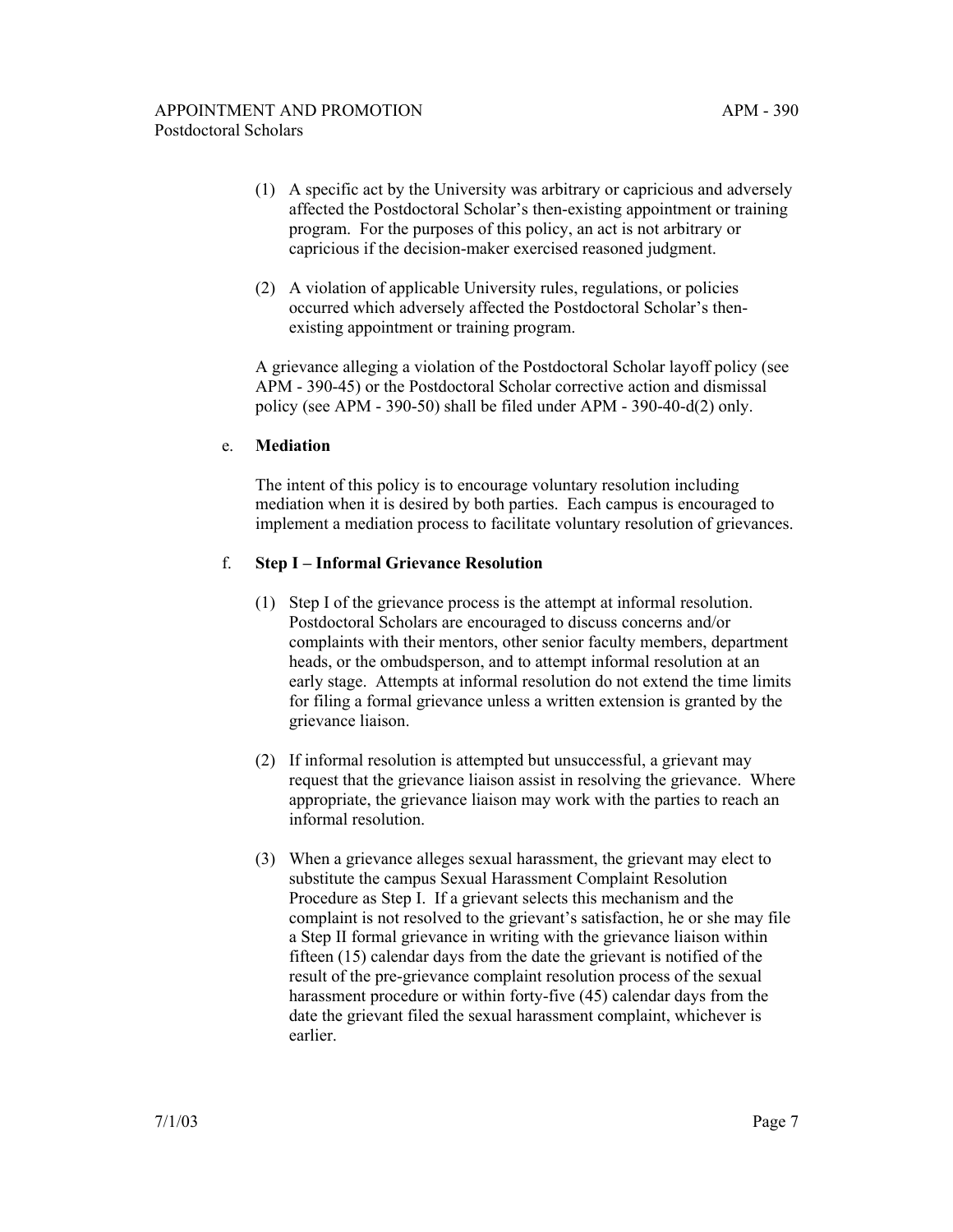## g. **Step II – Formal Grievance Review**

- (1) If a grievance that is not resolved informally to the satisfaction of the grievant, the Postdoctoral Scholar may file a Step II formal grievance. A Step II grievance must be filed in writing with the grievance liaison within thirty (30) calendar days from the date on which the Postdoctoral Scholar knew, or could reasonably be expected to know, of the event or act which gave rise to the grievance, or within thirty (30) calendar days after the date of separation, whichever is earlier. Except by written mutual agreement of the parties, no additional issues shall be introduced after the Step II grievance has been filed. A written extension may be granted by the grievance liaison.
- (2) The formal written grievance must:
	- (a) identify the specific act and/or violation that is being grieved;
	- (b) state either (i) the specific acts to be reviewed, the name of the person(s) alleged to have carried out the  $act(s)$ , the date(s) the alleged act(s) occurred, and a description of how the act(s) were arbitrary or capricious; or (ii) the University rules, regulations or policies that the grievant believes have been violated, the name of the person(s) alleged to have done the violation(s), the date(s) the alleged violation(s) occurred, and a description of how the rules, regulations, or policies have been violated;
	- (c) specify how the Postdoctoral Scholar's then-existing appointment or training program was adversely affected;
	- (d) specify the remedy requested.
- (3) Upon receipt of a formal written grievance, the grievance liaison shall complete an initial review of the grievance and determine whether the grievance is complete, timely, within the jurisdiction of APM - 390-40, and contains sufficient facts that support the allegations made in the grievance. Within ten (10) calendar days of receipt of the grievance, the grievance liaison shall notify the grievant in writing of the acceptance of the grievance. If the grievance is not accepted, the reasons shall be specified as follows:
	- (a) If the grievance liaison determines that the grievance is incomplete or factually insufficient, the grievant will have ten (10) calendar days from the date of the written notice to provide information to make the grievance complete, including additional facts. If the grievant fails to make the grievance complete or provide sufficient facts, the grievance will be dismissed.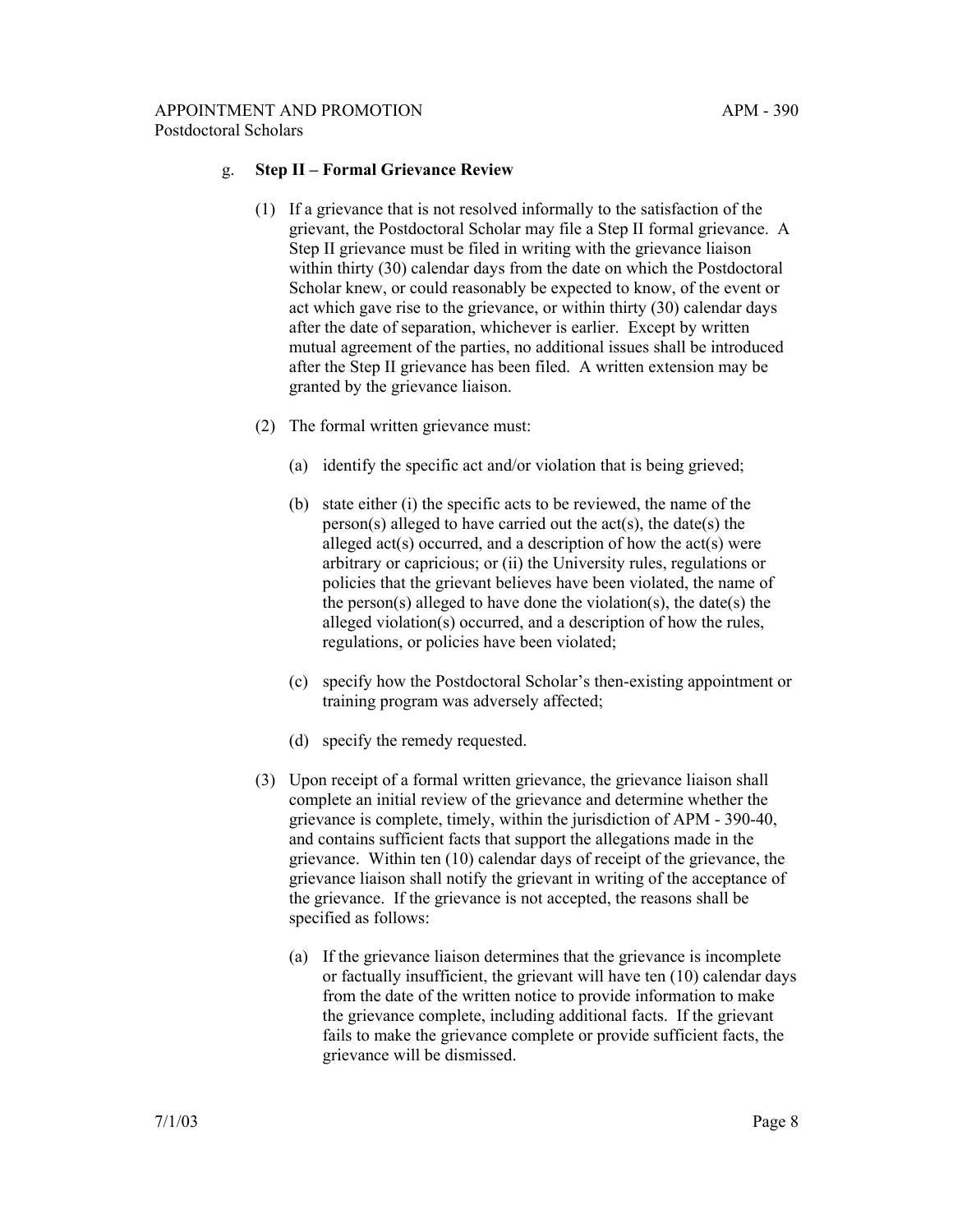- (b) If the grievance liaison determines that the grievance is untimely or outside the jurisdiction of APM - 390-40, the grievance will be dismissed.
- (c) If the grievance raises multiple issues, the grievance liaison will make a determination described above with regard to each issue. The grievance liaison may accept some issues and dismiss others pursuant to this review process.
- (d) If all or part of a grievance is dismissed at this stage, the grievance liaison will provide the grievant with a written explanation of the basis for the dismissal.
- (4) When a formal written grievance is accepted, the grievance liaison shall forward the grievance and any supportive materials to the Step II reviewer for review and written decision, and notify the Step II reviewer and the grievant of the date the Step II response is due. Generally, the Step II reviewer will be the department or unit head. However, if the department or unit head took the action which is being grieved, the grievance liaison may exercise discretion and designate another administrator as the Step II reviewer, and so notify the department or unit head and the grievant.
- (5) If a Step II grievance raises allegations of discrimination, harassment, or retaliation in violation of [APM - 035](http://ucop.edu/academic-personnel-programs/_files/apm/apm-035.pdf), the grievance liaison shall forward a copy of the grievance to the appropriate campus compliance office for review. The results of any related grievances or investigations shall be provided to the grievance liaison. At the discretion of the grievance liaison, information regarding related grievances or investigations may be forwarded to the Step II reviewer for consideration in making a Step II decision.
- (6) The Step II reviewer shall review the grievance and, if appropriate, shall investigate and/or meet with the parties. Within thirty (30) calendar days from the date of receipt of the grievance, the Step II reviewer shall send a written response to the grievant and the grievance liaison. The response will state whether the grievance is denied or upheld in whole or in part. If the grievance is denied in whole or in part, the response will state that the Postdoctoral Scholar has the right to appeal the decision to Step III of the grievance procedure; if the grievance is upheld, the response will describe the remedy, if any, being awarded.

# h. **Step III – Formal Grievance Appeal**

(1) A formal grievance not resolved to the satisfaction of the Postdoctoral Scholar at Step II may be appealed in writing to Step III with the grievance liaison within fifteen (15) calendar days from the date on which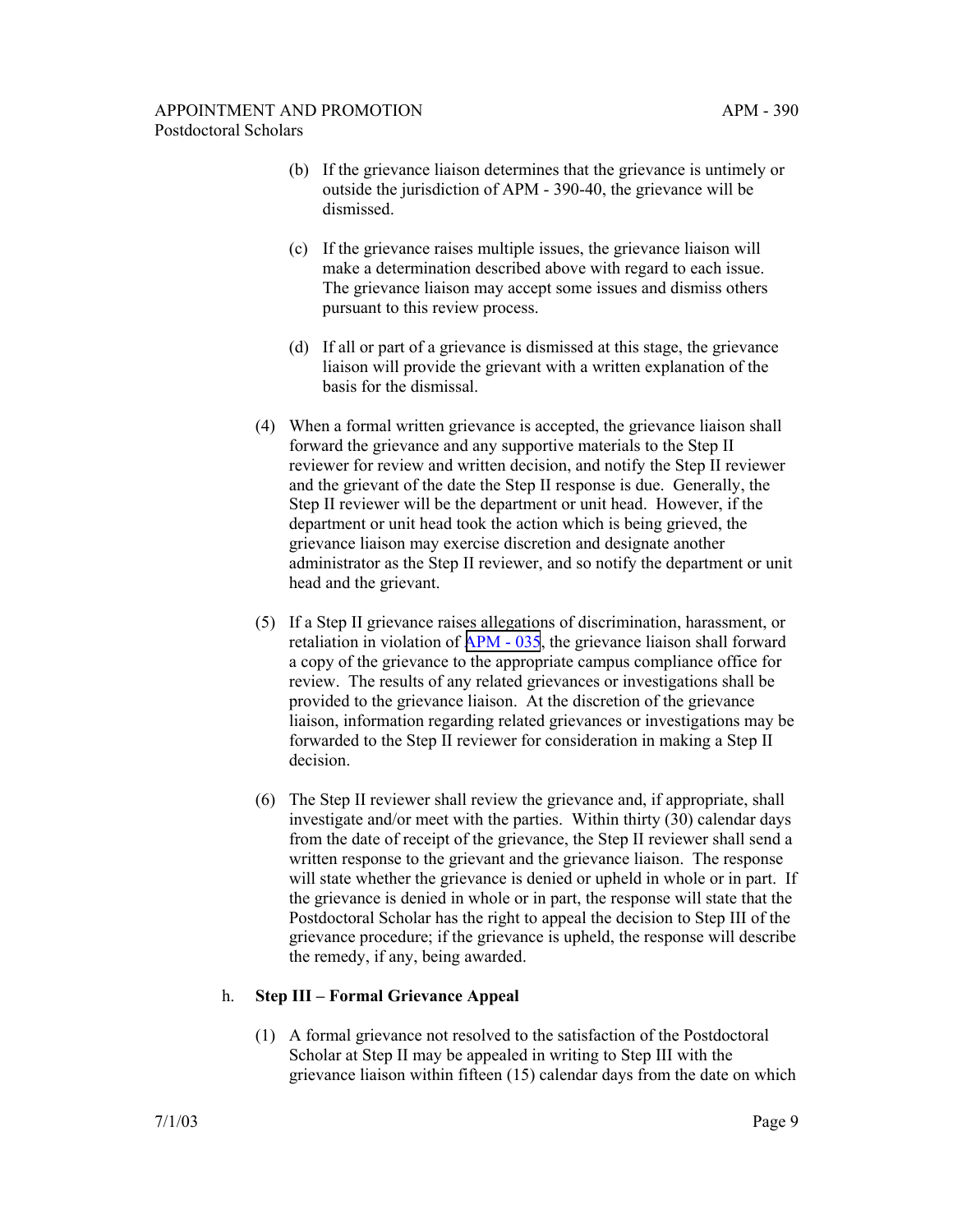the Step II response is issued. The Step III formal grievance appeal must set forth the unresolved issue(s) and the remedy requested. Except by written mutual agreement of the parties, no issues shall be introduced in the appeal that were not included in the original grievance.

- (2) All formal grievance appeals will be subject to Step III administrative consideration. Within seven (7) calendar days from receipt of a formal grievance appeal, the grievance liaison shall forward the appeal, the Step II formal grievance, and the Step II response to the Chancellor for review and written decision.
- (3) In reviewing the grievance appeal, the Chancellor may consult with the Graduate Council, other appropriate Academic Senate or administrative committees, or appropriate individuals.
- (4) Based on the record, the Chancellor shall determine whether the Step II formal grievance was properly reviewed and whether the decision made at Step II shall be upheld, rejected, or modified.
- (5) The Chancellor shall provide a final written decision to the Postdoctoral Scholar within thirty (30) calendar days following receipt of the formal grievance appeal. The written decision shall include a statement of the reasons if the decision of the Step II review is rejected or modified in whole or in part, including any remedy in whole or in part, and a statement that the decision is final.
- i. A Postdoctoral Scholar may represent himself or herself or may be represented by another person at any stage of the grievance process. The University shall be represented as the Chancellor deems appropriate.
- j. Prior to expiration of a time limit, extensions may be granted by the grievance liaison upon written request by either party. If the Postdoctoral Scholar fails to meet a deadline, the grievance will be considered resolved on the basis of the last University response. If a University official fails to meet a deadline, the Postdoctoral Scholar may move the grievance to the next step in the process. Time limits which expire on days which are not business days at the location where the grievance is filed shall be automatically extended to the next University business day.
- k. The Postdoctoral Scholar and the Postdoctoral Scholar's representative, if employed by the University, shall be granted time off with pay to attend meetings convened by the University to consider grievances under APM - 390-40. Time spent by the Postdoctoral Scholar and the Postdoctoral Scholar's representative in investigation and preparation of a grievance shall not be on pay status.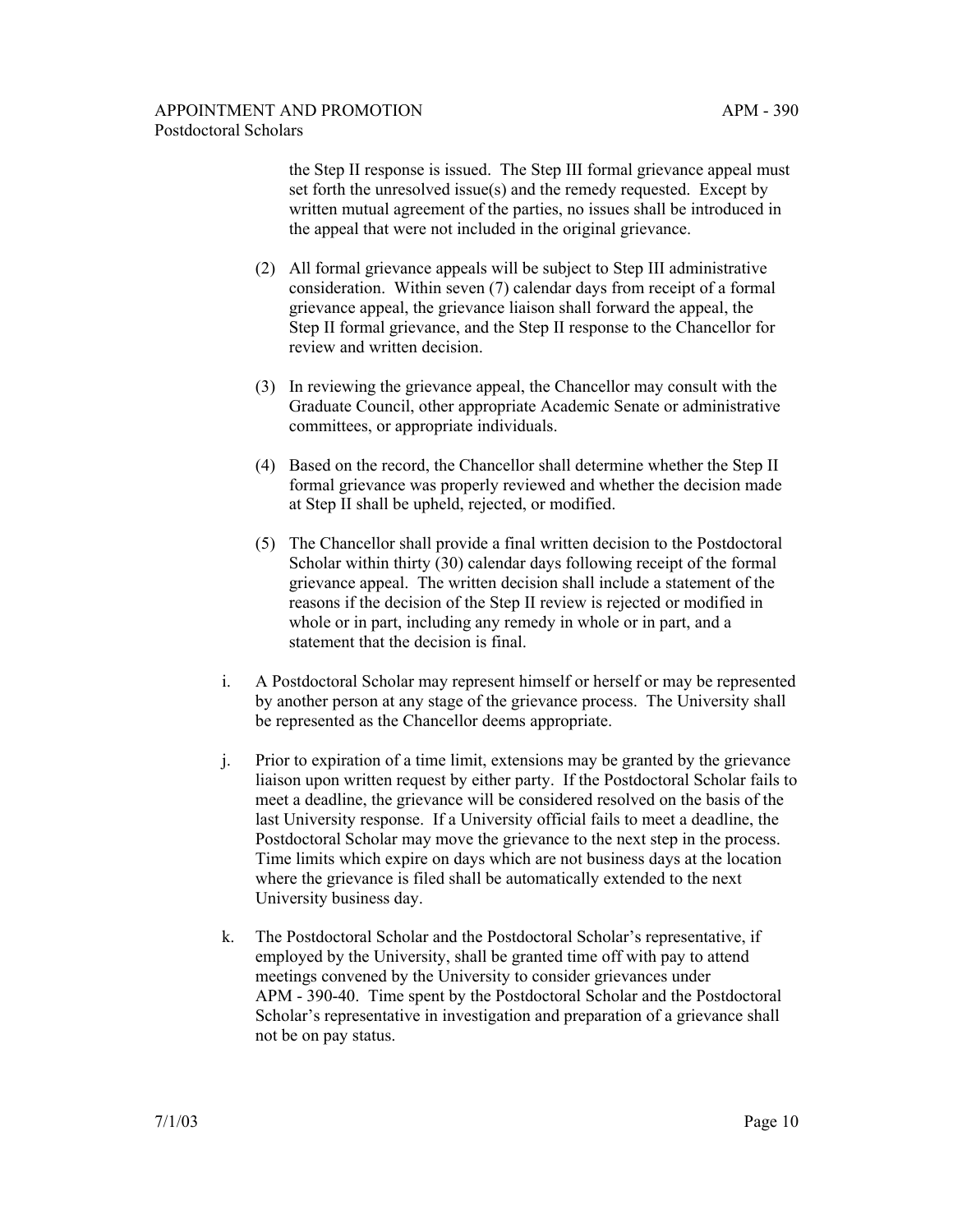- l. If the grievance is sustained in whole or in part, the remedy shall not exceed restoring to the Postdoctoral Scholar the pay, benefits, or rights lost either as a result of the violation of University rules, regulations, or policies, or as a result of an arbitrary or capricious action, less any income earned from any other employment. Payment of attorney's fees shall not be part of the remedy. Unless specifically authorized by the grievance liaison, compensation shall not be paid for any period that is the result of extension(s) of time requested by or on behalf of the Postdoctoral Scholar.
- m. The following may be consolidated in one review: grievances of two or more Postdoctoral Scholars, where the grievances are related and consolidation is appropriate under the circumstances; two or more grievances filed by the same grievant which are based on the same incident, issues, or act; or two or more grievances filed by the same grievant which are based on the same pattern of conduct. The grievance liaison shall decide whether a consolidation is appropriate.
- n. [APM 140 \(](http://ucop.edu/academic-personnel-programs/_files/apm/apm-140.pdf)Non-Senate Academic Appointees/Grievances) does not apply to individuals appointed in a Postdoctoral Scholar title.

# 390-45 **Layoff**

- a. Layoff is defined as the termination by the University of a Postdoctoral Scholar appointment prior to the end date as a result of appropriate funding becoming unavailable.
- b. In the event of layoff, the department, unit head, or other University official shall provide notification in writing to the Postdoctoral Scholar not less than thirty (30) calendar days in advance of the effective date of the early termination. Appropriate pay in lieu of notice may be given.
- c. A Postdoctoral Scholar who is subject to layoff may request that the Chancellor or other University officer supply a written summary concerning the unavailability of appropriate funding that is the reason for the layoff.
- d. Layoff decisions may be appealed in accordance with APM 390-40, the Postdoctoral Scholar grievance policy.
- e. [APM 145 \(](http://ucop.edu/academic-personnel-programs/_files/apm/apm-145.pdf)Non-Senate Academic Appointees/Layoff and Involuntary Reduction in Time) does not apply to individuals appointed in a Postdoctoral Scholar title.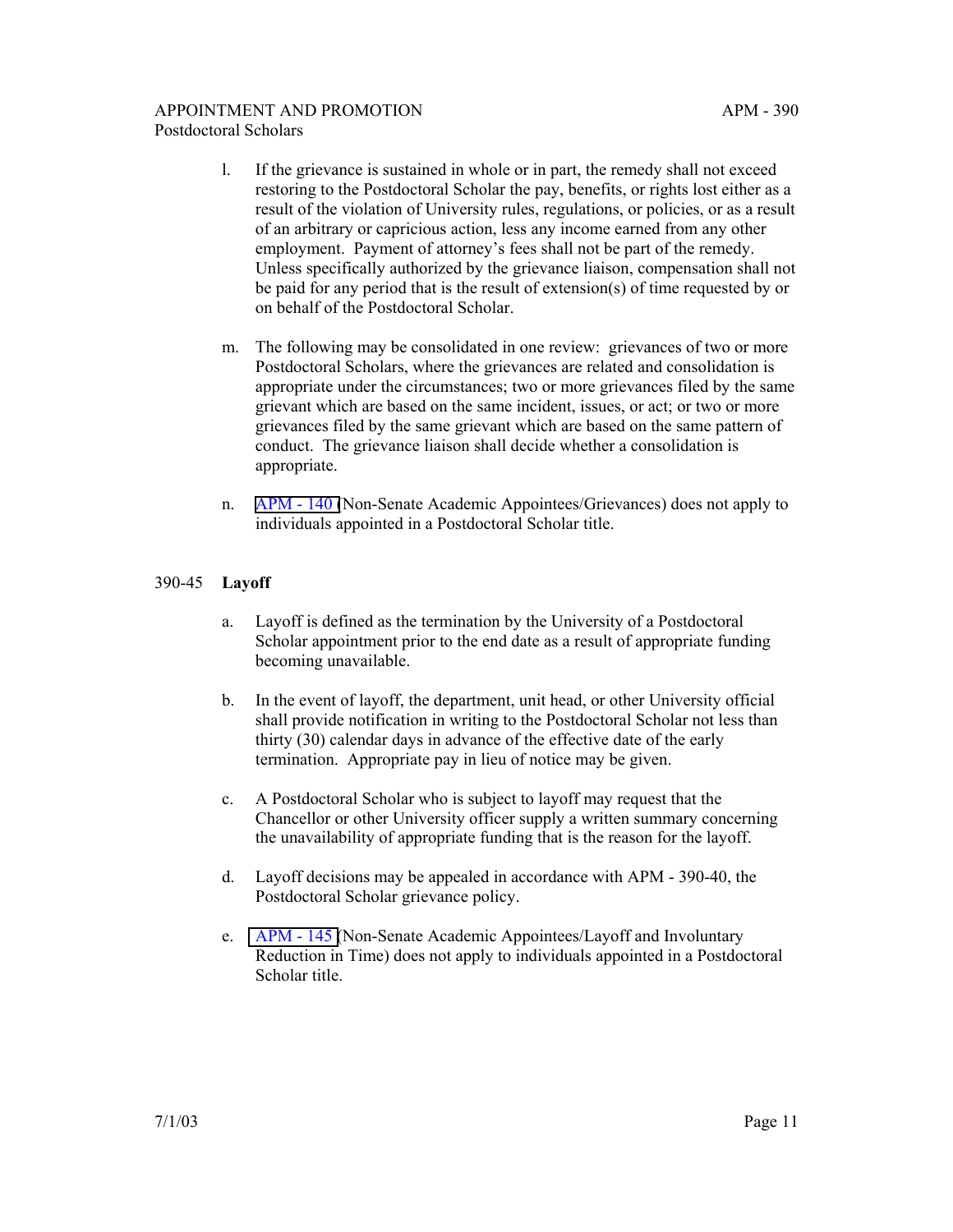#### 390-50 **Corrective Action and Dismissal**

- a. The University may impose corrective action or dismissal when, in its reasoned judgment, the Postdoctoral Scholar's performance or conduct merits the action.
- b. Each Chancellor may establish and issue additional procedures for instituting corrective action and dismissal of Postdoctoral Scholars in accord with the standards and procedures set forth in APM - 390-50.
- c. Corrective action is the institution of one of the following:
	- (1) Written warning, which is a communication that informs the Postdoctoral Scholar of the nature of the inadequate performance or misconduct; requirements for continuation in the training program; and the probable consequence of continued inadequate performance or misconduct.
	- (2) Suspension, which is debarment from the training program without pay for a stated period of time. Unless otherwise noted, the terms of a suspension will include loss of normal Postdoctoral Scholar privileges, such as access to University property and parking and library privileges.
	- (3) Reduction in salary or stipend for a stated period of time. The amount and duration of the reduced salary or stipend shall be specified.
	- (4) Other action consistent with requirements of extramural fellowship agencies.
- d. Dismissal is the termination of a Postdoctoral Scholar's appointment initiated by the University, prior to the appointment end date, when, in the reasoned judgment of the University, the Postdoctoral Scholar's conduct or performance does not justify continuation.
- e. Prior to the institution of formal corrective action or dismissal, informal efforts to resolve the problem should be made, where appropriate.
- f. A Postdoctoral Scholar may be placed on immediate investigatory leave with pay, without prior written notice, for the purpose of reviewing or investigating conduct which in the judgment of the Chancellor requires removing the Postdoctoral Scholar from University premises. While on such leave, the Postdoctoral Scholar's return to University premises without written permission may create independent grounds for dismissal. Such investigatory leave shall be confirmed in writing after it is instituted.
- g. Before initiating the actions of suspension without pay, reduction in salary or stipend, dismissal, or other actions consistent with the requirements of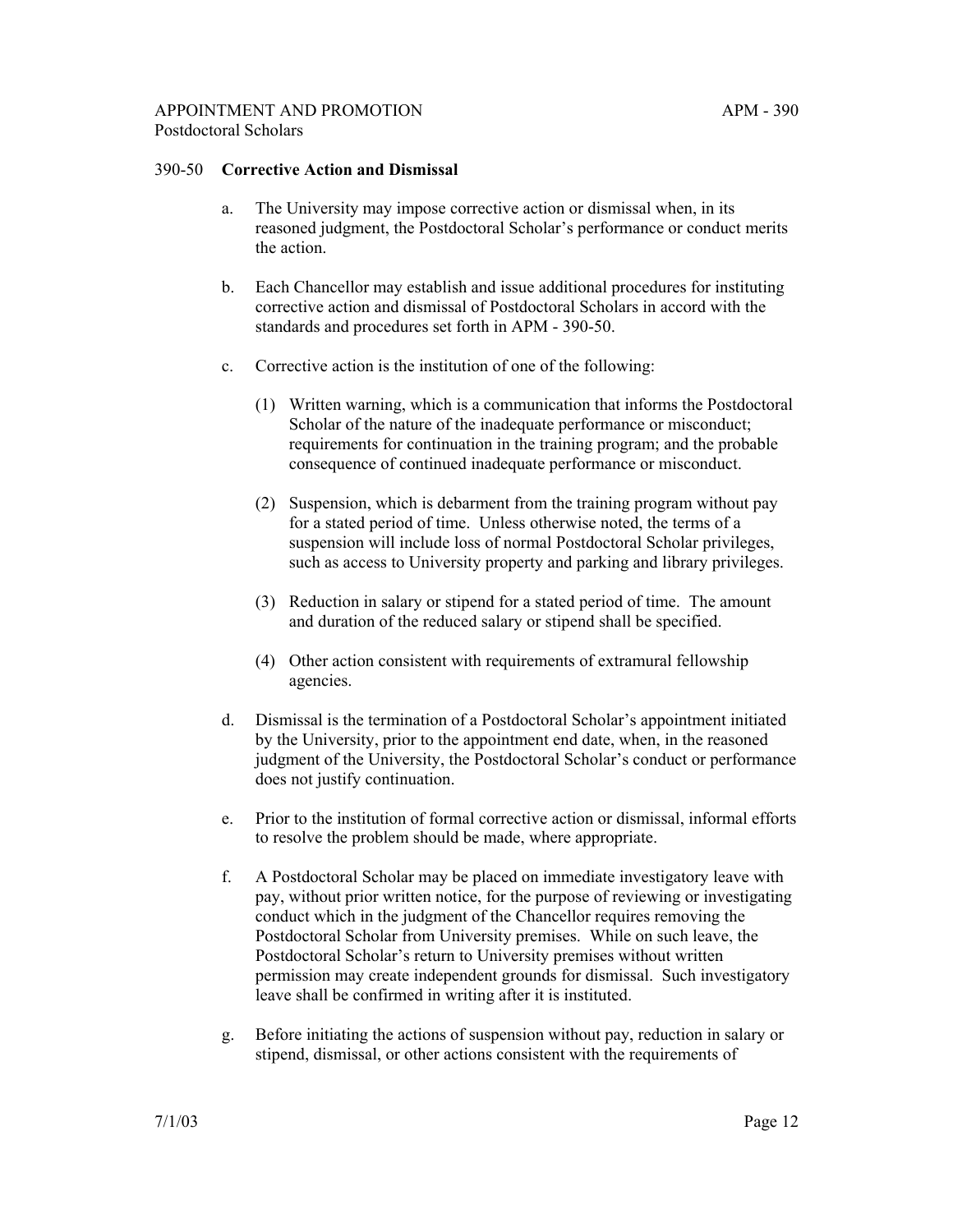extramural fellowship agencies, the University shall provide a written Notice of Intent to the Postdoctoral Scholar. The Notice shall state:

- (1) the intended action and the proposed effective date;
- (2) the reason(s) for the action, including a description of the inadequate performance or misconduct and any warnings that have been given;
- (3) the Postdoctoral Scholar's right to respond either orally or in writing within fourteen (14) calendar days of the date of issuance of the written Notice of Intent;
- (4) the name of the person to whom the appointee should respond.

No Notice of Intent is required for a written warning.

- h. A Postdoctoral Scholar who receives a written Notice of Intent shall be entitled to respond, either orally or in writing, within fourteen (14) calendar days of the date of issuance of the Notice of Intent. The response, if any, shall be reviewed by the administration.
- i. If the University determines to institute the corrective action or dismissal following the review of a timely response, if any, from the Postdoctoral Scholar, the University shall issue, within thirty (30) calendar days of the issuance of the written Notice of Intent, a written Notice of Action to the Postdoctoral Scholar of the corrective action or dismissal and its effective date.

The Notice of Action also shall notify the Postdoctoral Scholar of the right to grieve the action under APM - 390-40, the Postdoctoral Scholar grievance policy.

The Notice of Action may not include an action more severe than that described in the Notice of Intent.

A copy of the Notice of Action shall also be placed in the Postdoctoral Scholar's personnel file.

- j. A Postdoctoral Scholar may represent himself or herself or may be represented by another person at any stage of the corrective action or dismissal process.
- k. Upon written request and prior to expiration of any time limits stated in APM - 390-50, the Chancellor may grant extensions, as appropriate.
- l. [APM 150 \(](http://ucop.edu/academic-personnel-programs/_files/apm/apm-150.pdf)Non-Senate Academic Appointees/Corrective Action and Dismissal) does not apply to individuals appointed in a Postdoctoral Scholar title.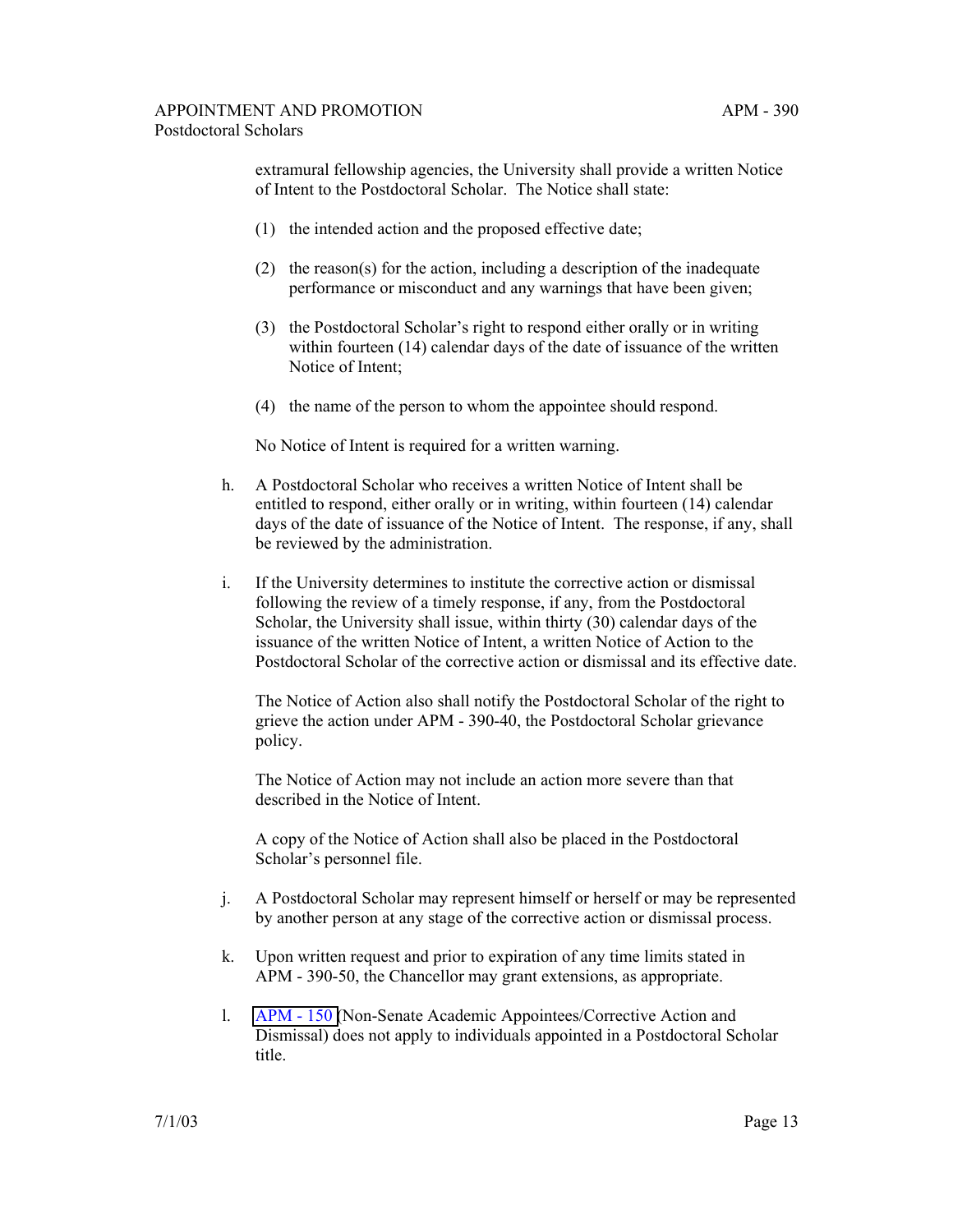### 390-60 **Sick Leave** (Effective January 1, 2004)

a. "Postdoctoral Scholars – Employee" are eligible for paid sick leave of up to twelve days per twelve-month appointment period.

Unless the extramural funding agency has different sick-leave requirements, "Postdoctoral Scholars – Fellow" and "Postdoctoral Scholars – Paid Direct" are also eligible for paid sick leave of up to twelve days per twelve-month appointment period.

Postdoctoral Scholars with appointments of less than twelve months are eligible for sick leave in proportion to the appointment period; for example, a Postdoctoral Scholar with a six-month appointment is eligible for up to six days of sick leave.

- b. For "Postdoctoral Scholars Employee," unused sick leave shall be carried forward to subsequent Postdoctoral Scholar appointments. Unless the extramural funding agency has different requirements, the unused sick leave of "Postdoctoral Scholars – Fellow" and "Postdoctoral Scholars – Paid Direct" shall be carried forward to subsequent Postdoctoral Scholar appointments.
- c. Sick leave shall be used in keeping with normally approved purposes, including personal illness; medical appointments; childbearing (see [APM - 715](http://ucop.edu/academic-personnel-programs/_files/apm/apm-715.pdf) and [760\)](http://ucop.edu/academic-personnel-programs/_files/apm/apm-760.pdf); disability; and medical appointments of, illness of, or bereavement for a Postdoctoral Scholar's child, parent, spouse, domestic partner, sibling, grandparent or grandchild.
- d. Sick leave shall be recorded in one-day increments when it is used.
- e. [APM 710](http://ucop.edu/academic-personnel-programs/_files/apm/apm-710.pdf) (Leaves of Absence/Sick Leave) does not apply to individuals appointed in a Postdoctoral Scholar title.

#### 390-61 **Time Off** (Effective January 1, 2004)

 Postdoctoral Scholars do not accrue vacation. "Postdoctoral Scholars – Employee" are expected to take time off each academic year in the intersession and recess periods (which constitutes about four weeks, excluding University holidays) between the beginning of Fall Term and the end of Spring Term. If, however, the Postdoctoral Scholar's training and research program involves work during these periods, it is expected that the mentor will approve equivalent time off at another mutually agreeable time. Unless the extramural funding agency contains provisions to the contrary, "Postdoctoral Scholars – Fellow" and "Postdoctoral Scholars – Paid Direct" are eligible to take time off under these same conditions. Postdoctoral Scholars will remain on pay status during intersession and recess periods or their alternatives.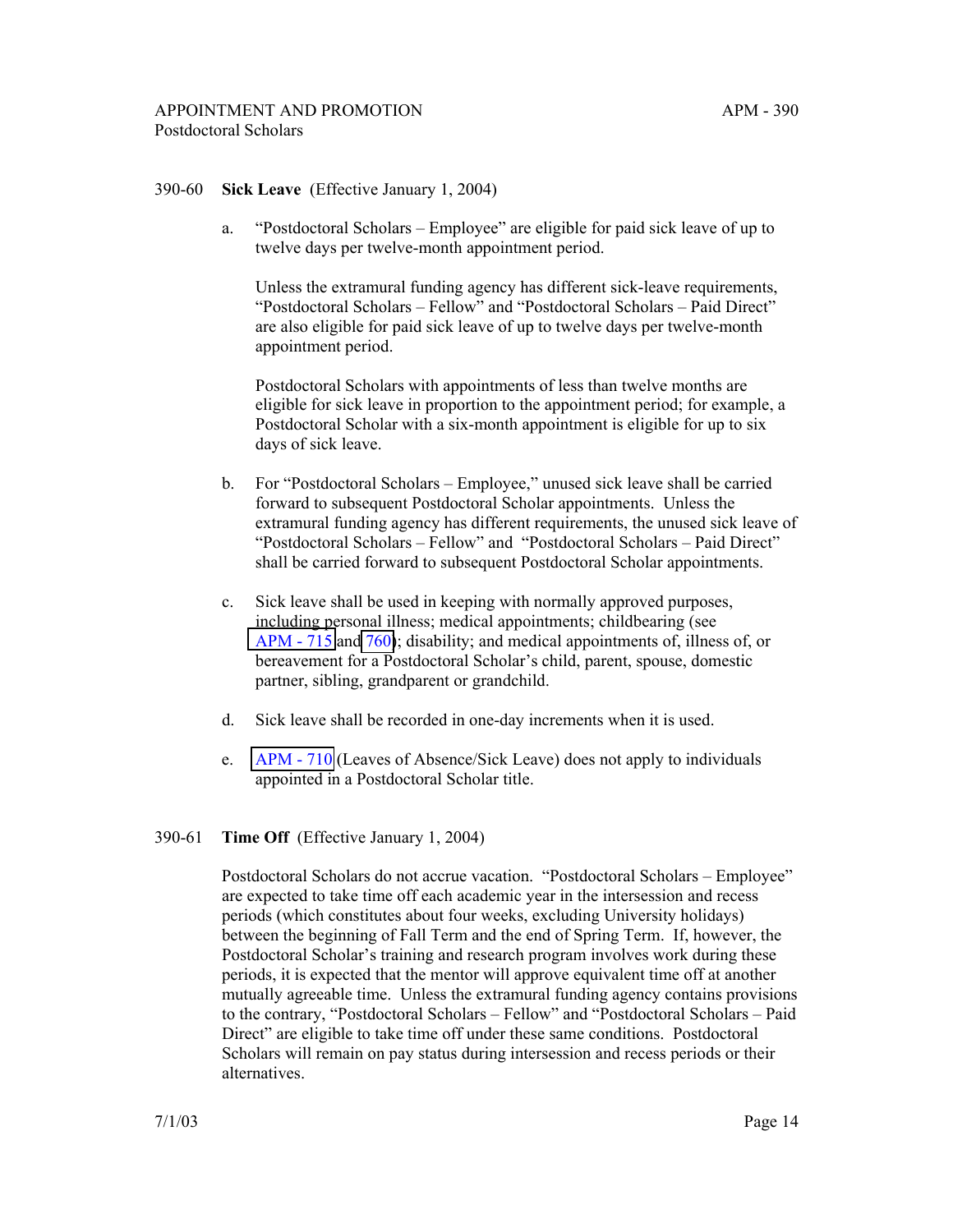## 390-62 **Childbearing, Parental, and Family and Medical Leave**

- a. Postdoctoral Scholars are eligible for childbearing leave, parental leave, and active service-modified duties as provided in [APM - 760](http://ucop.edu/academic-personnel-programs/_files/apm/apm-760.pdf) and for family and medical leave as provided in [APM - 715.](http://ucop.edu/academic-personnel-programs/_files/apm/apm-715.pdf)
- b. Campuses may provide additional benefits that supplement or enhance the benefits specified in [APM - 760](http://ucop.edu/academic-personnel-programs/_files/apm/apm-760.pdf) or [APM - 715.](http://ucop.edu/academic-personnel-programs/_files/apm/apm-715.pdf)
- c. Childbearing, parental, and family and medical leave policies for "Postdoctoral Scholars – Fellow" and "Postdoctoral Scholars – Paid Direct" are subject to the requirements of the Postdoctoral Scholar's extramural funding agency.

### 390-63 **Holidays**

Official holidays for Postdoctoral Scholars are those administrative holidays published in the University Calendar.

## 390-64 **Military Leave**

Military leave for Postdoctoral Scholars is governed by [APM - 751](http://ucop.edu/academic-personnel-programs/_files/apm/apm-751.pdf) (Leaves of Absence/Military Leave).

## 390-65 **Jury Leave**

A Postdoctoral Scholar shall be eligible for a jury duty leave. Verification of service on jury duty shall be provided by the Postdoctoral Scholar to the University upon request. Pay for jury duty will not continue beyond the end date of the Postdoctoral Scholar's appointment.

## 390-75 **University of California Retirement Plan Membership**

"Postdoctoral Scholars – Employee" contribute to the University of California Defined Contribution Plan as Safe Harbor participants and are not eligible for the University of California Retirement Plan. "Postdoctoral Scholars – Fellow" and "Postdoctoral Scholars – Paid Direct" are not eligible for either plan.